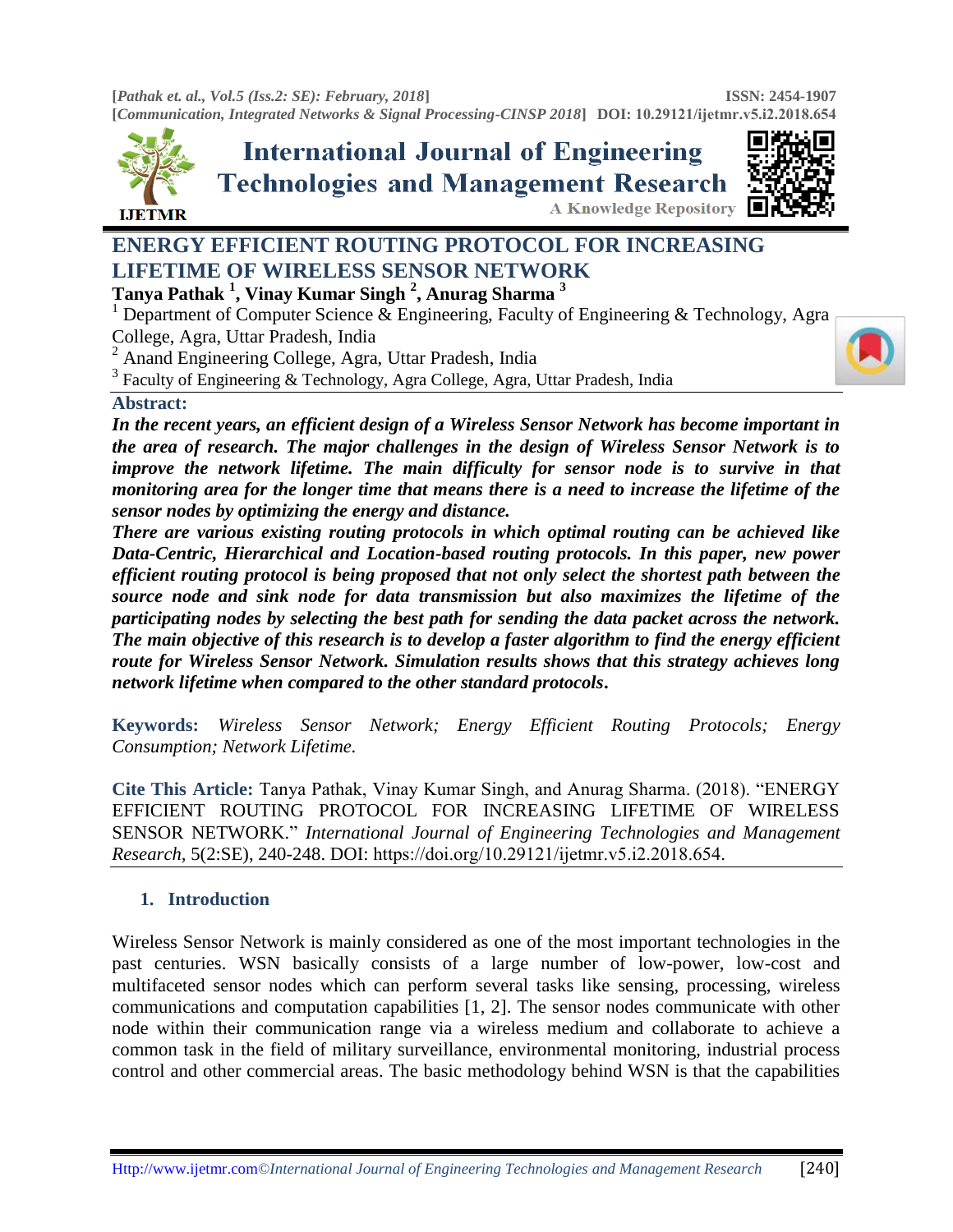**[***Pathak et. al., Vol.5 (Iss.2: SE): February, 2018***] ISSN: 2454-1907 [***Communication, Integrated Networks & Signal Processing-CINSP 2018***] DOI: 10.5281/zenodo.1202507** of each individual sensor node are limited, and the aggregated power of the entire network is sufficient for the required mission.

WSN consists of protocols and algorithm with self-organizing capabilities. Researchers have been designed a number of different routing protocols whose aim is to achieve the minimum delay in the transmission of data from source to the sink, reducing data redundancy, minimum energy consumption within the whole network and achieves maximum network lifetime.

## **2. Routing Protocols in Wireless Sensor Network**

Routing Protocols in Wireless Sensor Networks plays an important role in the field of military, traffic monitoring, environmental monitoring and in many other commercials applications. The sensor nodes are constrained to limited resources itself, so our main focus is to design an effective and efficient routing protocol in order to increase the network lifetime for specific application environment. There are some aspects like energy efficiency, fault tolerance, scalability, power consumption, accuracy, QOS which need to keep in mind while designing the routing protocol in Wireless Sensor Networks.

Based on the underlying network structure as shown in figure 1, the routing protocols in WSNs are classified into three main category i.e. data-centric, hierarchical and location based Routing Protocols. The Data-Centric protocol are query-based and mainly depends on naming the desired data which helps in eliminating many redundant transmission. In Hierarchical approach, the main aim is at clustering the node so that the cluster heads (CH) can do some aggregation and reduction of data in order to save energy. Location-based protocols make use of the position information to transmit the data to the desired regions rather than the whole network. Location information is used to improves the performance of routing and provide new type of service.



Figure 1: Routing Protocol of WSNs

# **2.1. Data-Centric Protocols**

In the traditional address-centric protocol, it was not possible to assign the global identifiers to each and every node due to the large number of nodes available in the monitored area. So, this consideration has led to data-centric routing protocol where the source sensor node sends their data to the sink, and the intermediate sensor node can perform some form of data aggregation originating from multiple source sensors node and send the aggregated data towards the sink node. Since, this is very efficient in terms of energy consumption because of less transmission required from the source to the sink. In this section, we will review some of the data-centric routing protocols for WSNs.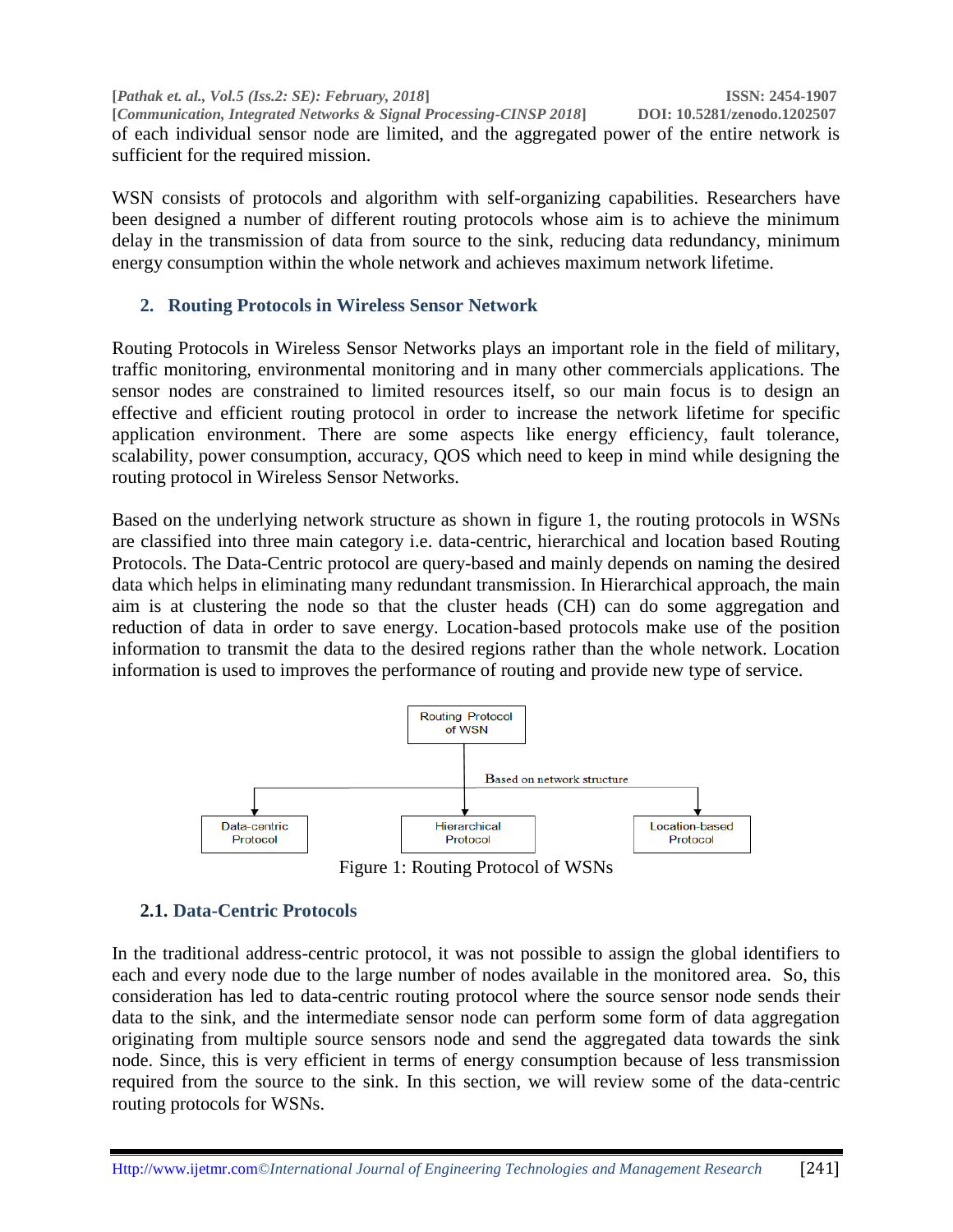- **1) Flooding -** Flooding [5] is the most traditional routing in which each node receives the data packet and broadcasts it to all the neighboring nodes and this process continues until the packet arrives at the destination or the maximum number of hops for the packet is reached. Although flooding is very easy but it has several drawbacks like implosion, overlap and resource blindness problem.
- **2) Gossiping -** In Gossiping [4] mechanism, the sensor node sends the data packet to randomly selected neighbor, which pick another random neighbor to forward the packet until the packet reached at the destination node. Gossiping avoids the problem of implosion by sending the information to a random neighbor instead of broadcasting. However, this cause delays in the transmission of data among the sensors nodes.
- **3) SPIN (Sensor Protocols For Information Via. Negotiation) -** SPIN [5] is the first datacentric protocol which considers data negotiation between the nodes in order to eliminate the redundant data and save energy. ADV message allows a sensor to advertise a particular meta-data, REQ message request for the specific data and DATA message that carry the actual data as shown in Figure 3 from [5]. However, SPIN's data advertisement mechanism cannot guarantee the delivery of data.
- **4) Gradient-Based Routing -** Gradient-based Routing [9] is the revised version of Directed Diffusion where the aim is to get the total minimum hop other than total shortest time. The main objective of this scheme is to obtain a balanced distribution of traffic in the network, thus increasing the network lifetime.

# **2.2. Hierarchical Protocols**

In Hierarchical Routing, the clusters are formed and each cluster has a head node. These head nodes are the leaders of their respective clusters and has the responsibility to collect and aggregate data from their respective clusters and forward that aggregated data to the base stations. By this technique of aggregation of data, can reduce the energy consumption in the network which will increase the lifetime of the sensor network.

The main objective to develop this technique, is to reduce the network traffic from source to the sink sensor node. It gives better performance and consume less energy as compared to the Data-Centric Protocol.

- **1) Leach (Low-Energy Adaptive Clustering Hierarchy) -** LEACH [10] is one of the most popular energy-efficient hierarchical routing algorithms for sensor networks. This protocol was proposed to reduce the power consumption. This is basically used when the node in the network fails or it's battery get stops working. The idea behind this protocol is to form the clusters of the sensor nodes which is based on the received signal strength and use local cluster heads rather than all sensor nodes. However, LEACH uses singlehop routing where each node can transmit directly to the cluster-head and the sink. Therefore, it is not applicable to networks deployed in large regions.
- **2) Pegasis and Hierarchical Pegasis -** PEGASIS (Power-Efficient Gathering in Sensor Information Systems) is chain-based protocol that is an improvement of LEACH protocol. In order of forming multiple clusters, PEAGSIS construct a node chain where nodes are placed randomly in a monitoring area then each node communicates only with a close neighbor, and take turns and transmit data to the base station, thus reducing the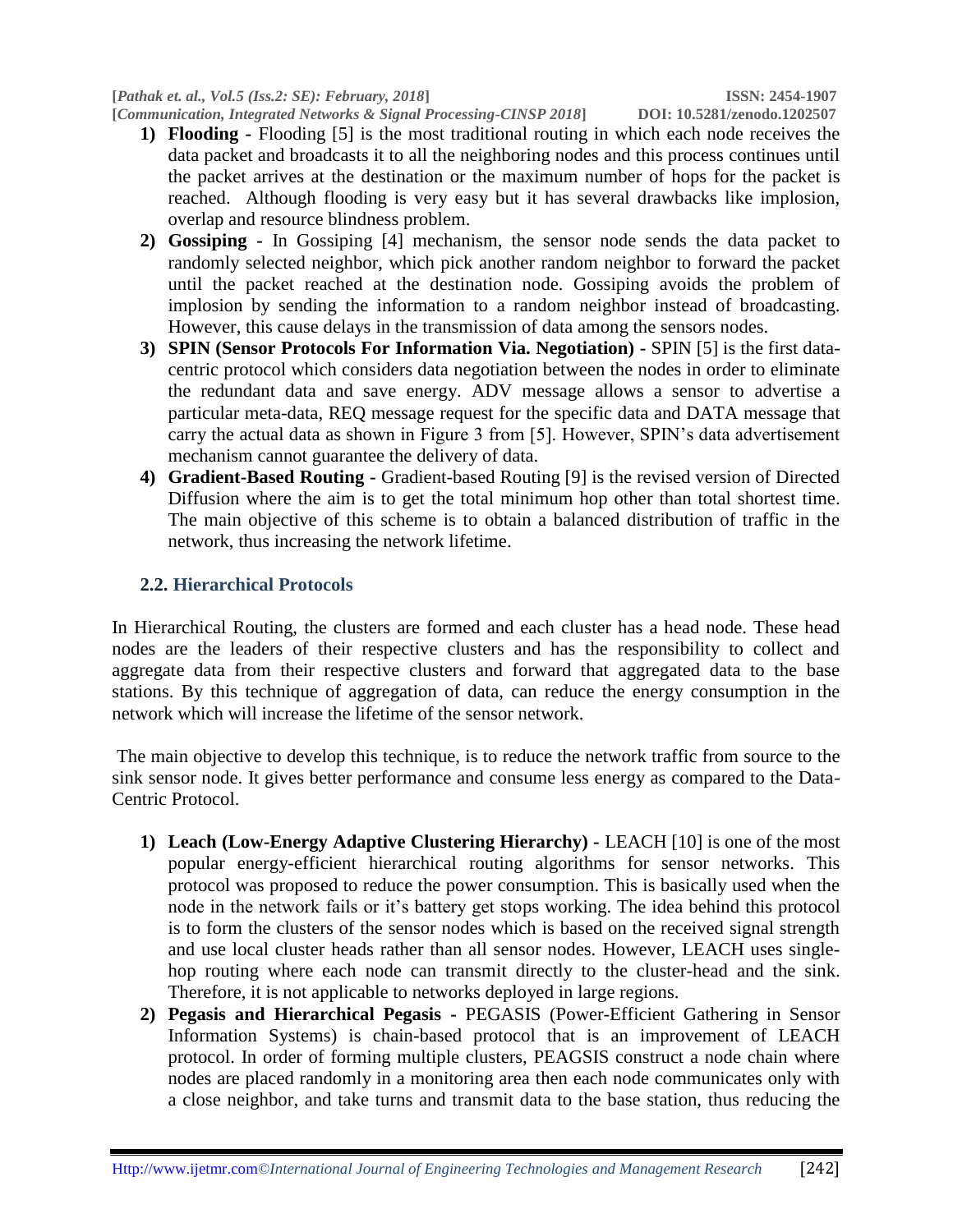**[***Communication, Integrated Networks & Signal Processing-CINSP 2018***] DOI: 10.5281/zenodo.1202507** amount of energy spent per round [11]. However, each and every sensor node is aware of the status of its neighbor so it knows where to route that data. Such topology amendments can introduce significant overhead particularly for highly utilized networks.

- **3) Teen -** Threshold sensitive Energy Efficient sensor Network protocol (TEEN) [12, 13] is a hierarchical protocol developed for the reactive networks. TEEN is similar to LEACH and based on hierarchical grouping which divides the sensor nodes twice for grouping cluster in order to detect the scene of sudden changes in the sensed attributes such as temperature. After forming the clusters, TEEN separates the Cluster Head into the second-level Cluster Head and uses Hard-threshold and Soft-threshold to identify the sudden changes. This protocol is not suited for applications where the user needs to get data on a regular basis.
- **4) Apteen -** The Adaptive Threshold sensitive Energy Efficient sensor Network protocol (APTEEN) [14] is the improvement over TEEN which overcomes its shortcoming and aim at capturing the periodic data collections (LEACH) and by supporting periodic reports for time-critical events (TEEN). The main drawback of this algorithm is the overhead and complexity of forming clusters.

#### **2.3. Location-Based Protocol**

In Location-based Protocol, sensor nodes are addressed by means of their location. Location information is required to calculate the distance between two particular nodes on the basis of signal strength so that energy consumption can be estimated. It is also utilized in routing data in energy efficient way when addressing scheme for sensor network is not known. It is worth noting that there have been many location-based protocols in Ad Hoc networks and it makes great effects when we transplant those research achievements for wireless sensor networks in some ways.

- **1) GAF (Geographic adaptive fidelity) -** Geographic adaptive fidelity (GAF) [17] is a energy-aware location-based routing algorithm which is proposed for mobile ad-hoc networks, but can also be used for WSNs due to energy consumption. The large numbers of sensor nodes are placed in observed area and only few nodes are selected to transmit data, while the other nodes sleep. In this way, GAF reduces the number of nodes needed to form a network and saves the battery of nodes.
- **2) GEAR (Geographic and Energy-Aware Routing) -** GEAR is an energy-efficient routing protocol proposed for routing queries to the target regions in the sensor field. The aim behind this routing is to reduce the number of Interest in Directed Diffusion and add geographic information into interest packet by only considering a certain region instead of sending interest to the whole network by means of flooding. GEAR uses energy aware and geographically informed neighbor selection heuristics to route a packet towards the target region [19]. In this way, GEAR helps in balancing energy conservation and increase the network lifetime.
- **3) MECN (Minimum Energy Communication Network) -** Minimum Energy Communication Network (MECN) [15] establish and maintains a minimum energy network for wireless sensor networks by having low power GPS. The main idea of MECN is to find a sub-network, which will have less number of nodes and require less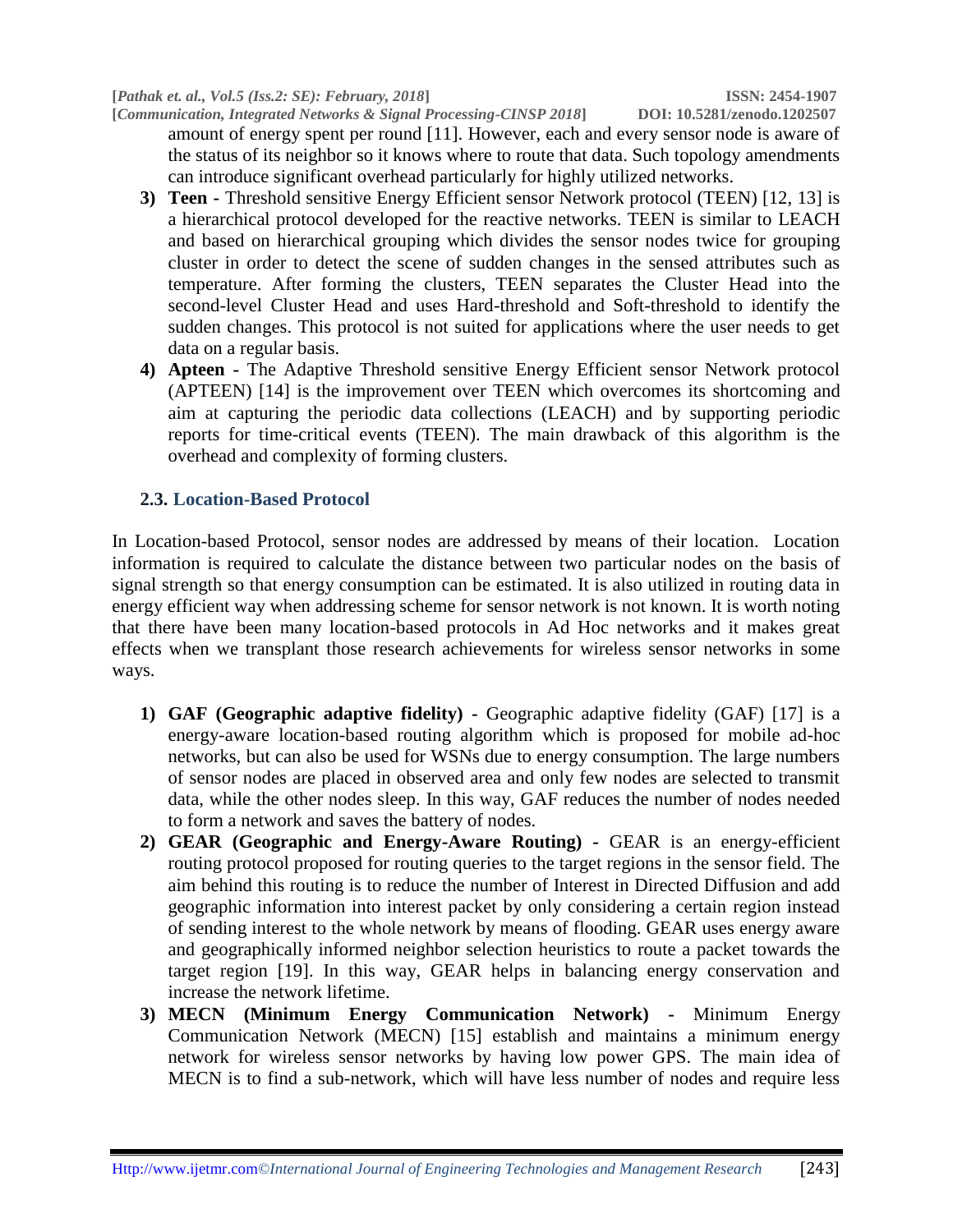**[***Pathak et. al., Vol.5 (Iss.2: SE): February, 2018***] ISSN: 2454-1907**

**[***Communication, Integrated Networks & Signal Processing-CINSP 2018***] DOI: 10.5281/zenodo.1202507** power for transmission between any two particular nodes. In MECN, it is assumed that every node can transmit to every other node, which is not possible every time.

**4) SMECN (Small Minimum Energy Communication Network) -** The Small Minimum Energy Communication Network (SMECN) [16] is an improvement to MECN. In SMECN, possible obstacles between any pair of nodes are considered. Simulation results shows that SMECN uses less energy than MECN and maintenance cost of the links is less. However, finding a sub-network with smaller number of edges introduces more overhead in the algorithm.

#### **3. Proposed Algorithm**

The requirements of proposed algorithm which is designed for environmental applications, are different in many aspects from those designed for military or health applications. However, routing protocols for all Wireless Sensor networks, regardless of the application, must try to maximize the network life time and minimize the overall energy consumption in the network. Network lifetime is a critical concern in the design of WSNs.

The proposed technique is an energy-aware routing technique which is best suited to find the energy efficient route for Wireless Sensor Network and the main focus of this algorithm is to increase the network lifetime of WSN by optimizing the energy and distance. The idea is to define many paths from source to sink and send through them the same sub packets. This implies that the traffic will increase significantly, at the same time it will increase the reliability of the network. The idea is to split the original data packet into sub packets through each path. This can offer at the end, even with the loss of sub packets, the reconstruction of the original message.

#### **3.1. First Order Radio Model**

We assume a simple model [23, 24] where the radio dissipates E*elec = 50* nJ/bit to run the transmitter or receiver circuitry and  $\epsilon_{amp} = 100 \text{ pJ/BIT/m}^2$  for the transmit amplifier to achieve an acceptable  $E_b/N_a$  as shown in Figure 2 and Table 1. These parameters are moreover better than the state-of-the-art in radio design. We also made other assumption like  $r^2$  energy loss due to channel transmission.



Figure 2: First Order Radio Model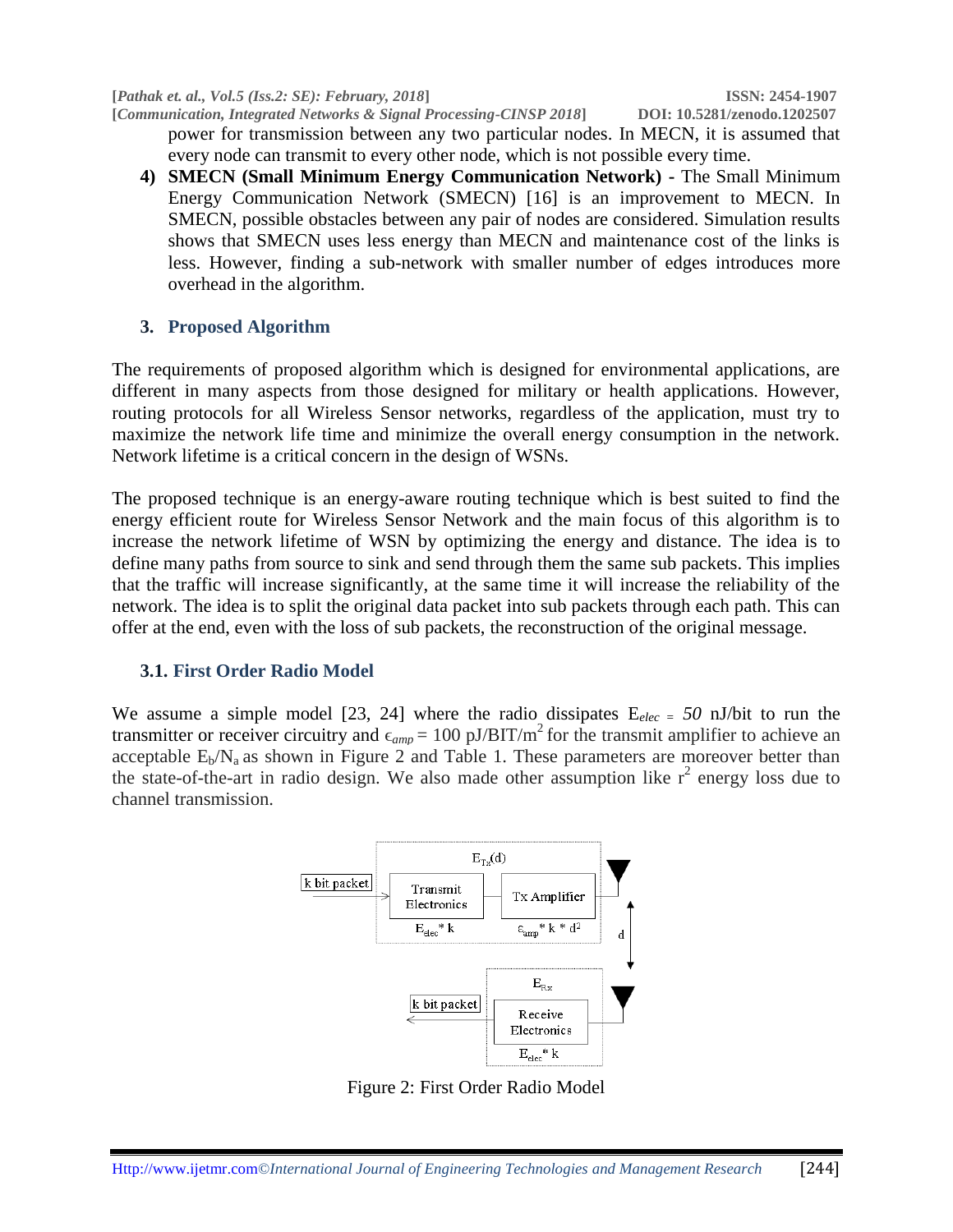**[***Pathak et. al., Vol.5 (Iss.2: SE): February, 2018***] ISSN: 2454-1907**

**[***Communication, Integrated Networks & Signal Processing-CINSP 2018***] DOI: 10.5281/zenodo.1202507**

| [Communication, Integrated Networks & Signal Processing-CINSP 2018] |  |  |                                |
|---------------------------------------------------------------------|--|--|--------------------------------|
|                                                                     |  |  | Table 1: Radio characteristics |

| Table 1. Kaulu characterístics            |                          |  |  |  |
|-------------------------------------------|--------------------------|--|--|--|
| <b>Operation</b>                          | <b>Energy Dissipated</b> |  |  |  |
| Transmitter Electronics $(E_{Tx - elec})$ | $50$ nJ/bit              |  |  |  |
| Receiver Electronics $(E_{Rx} - elec)$    |                          |  |  |  |
| $(ETx - elec = ERx - elec = Eelec)$       |                          |  |  |  |
| Transmit Amplifier ( $\epsilon_{amp}$ )   | 100 pJ/bit/ $m^2$        |  |  |  |

However, the energy consumed while transmitting a k-bit message to its neighboring node:  $E_{Tx}(k,d) = E_{Tx - elec}(k) + E_{Tx - amp}(k,d)$ 

$$
E_{Tx}(k,d) = E_{elec} * (k) + \epsilon_{amp} * k * d^2
$$
\n
$$
(1)
$$

And the energy expands while receiving the k-bit message from the neighboring node:  $E_{Rx}(k) = E_{Rx - elec}(k)$  $E_{\text{Rx}}(k) = E_{\text{elec}} * k$  (2)

The above transmitting and receiving energy values are used in this algorithm.

# **ALGORITHM 1: Energy Efficient Routing Algorithm** 1. function EnergyEfficient (Graph,Source) 2. create vertex set W 3. Initialize distance // distance from node to node 4. Initialize energy // initial energy of each node 5. for every vertex v in Graph 6. distance  $[v] < \infty$ 7. previous[v] <- Undefined 8. add v to W 9. distance[source] <- 0 10. while W is not empty 11.  $u \leq$  vertex in W with min ( $\alpha$ .distance[u]+ $\beta$ .1/Energy[u])  $1/\alpha + \beta = 1$ 12. remove u from W 13. alt  $\langle$ - length $(u, v)$ + distance[u] 14. if alt is less than distance[v] 15. distance[v]<-alt 16. previous[v]<-u 17. return distance[],previous[]

## **4. Simulation and Analysis**

The simulations are done under the MATLAB programming environment. Custom code is written to simulate the wireless sensor network. This paper shows the comparison of different energy efficient routing schemes for WSN with the proposed scheme.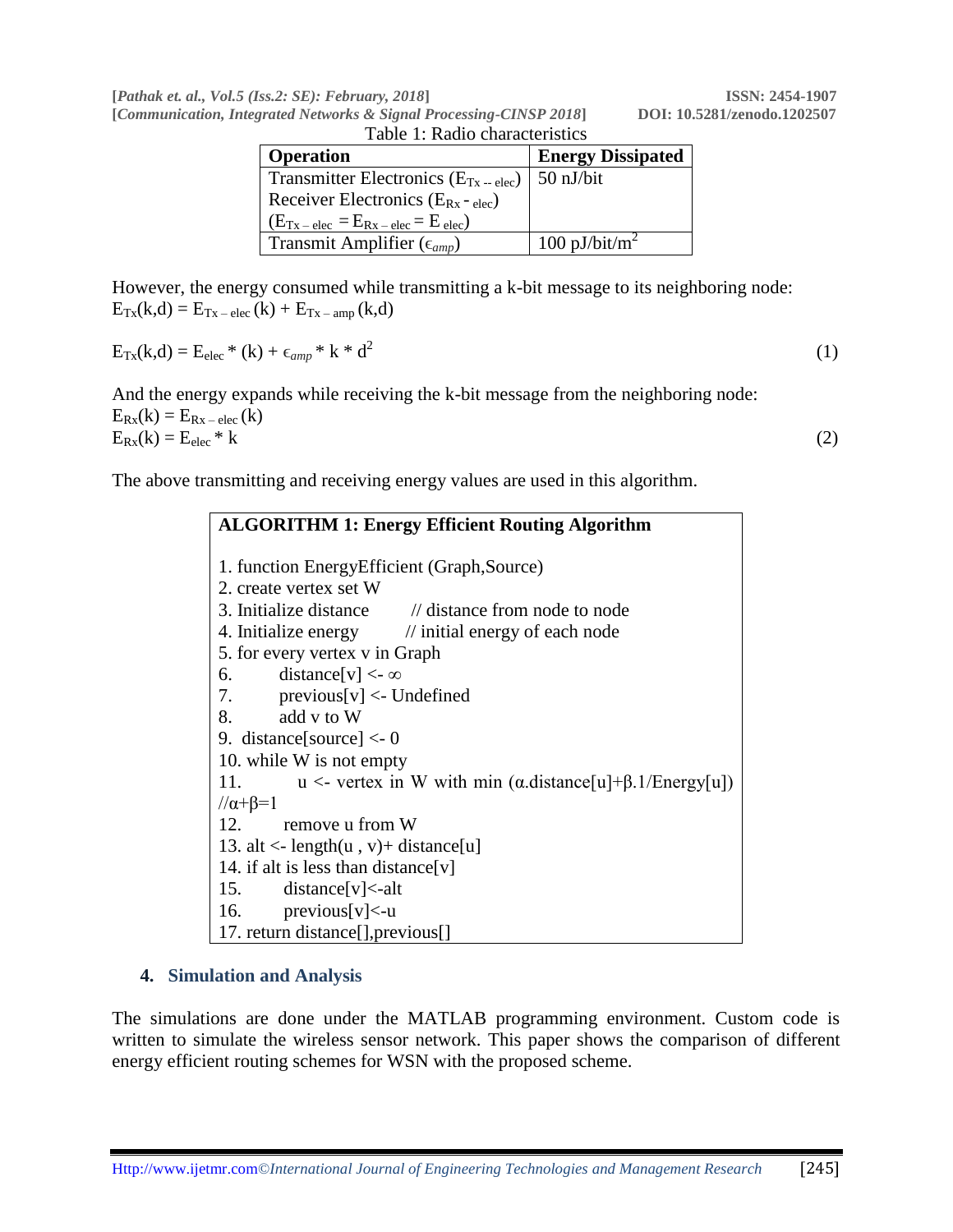**[***Pathak et. al., Vol.5 (Iss.2: SE): February, 2018***] ISSN: 2454-1907 [***Communication, Integrated Networks & Signal Processing-CINSP 2018***] DOI: 10.5281/zenodo.1202507**

| raoro 2. ormanicho i aramolor |                |  |  |  |
|-------------------------------|----------------|--|--|--|
| <b>Parameter</b>              | <b>Values</b>  |  |  |  |
| Area of simulation            | 100*100        |  |  |  |
| Number of sensor nodes        | 50             |  |  |  |
| <b>Initial Energy</b>         | 1 <sub>J</sub> |  |  |  |
| Packet size                   | 4000bit        |  |  |  |
| <b>Simulation Time</b>        | 50ms           |  |  |  |
| <b>Traffic Type</b>           | <b>CBR</b>     |  |  |  |

Table 2: Simulation Parameter

The existing routing protocol uses the techniques like Direct, ELGA, EBGA, and Elitism-based GA. ELGA, where the genetic algorithm is used to keep the least average energy consumption, EBGA (Eavesdropping-based Gossip Algorithm), where genetic algorithm is used in addition to keeping energy balance into consideration, and the Direct technique uses the direct communication between the node and the sink node.

Figure 3.(a) shows the comparison of different energy efficient routing schemes for WSNs: (i) direct transmission between sensor and the sink node, (ii) genetic algorithm based routing with least average energy consumption (ELGA) [22], (iii) genetic algorithm based routing with energy balance being taken into account (EBGA) [22], and (iv) Elitism based GA routing [24] which takes into account the distance between the nodes as well as balance the energy of the individual node.

Figure 3.(b) Shows the proposed algorithm with much more improvement in the network lifetime and better utilizes the network energy. There is 6% improvement in the network lifetime with the proposed scheme for 50 nodes. The average residual energy of the network using direct, ELGA, and EBGA method is 0.6972 J, 0.3791 J, and 0.0184 J [22]. The average energy of the network using the proposed algorithm is 0.1530 J which is 16.8478% improvement over the EBGA.



(a)Network lifetime versus number of nodes; comparison of different routing schemes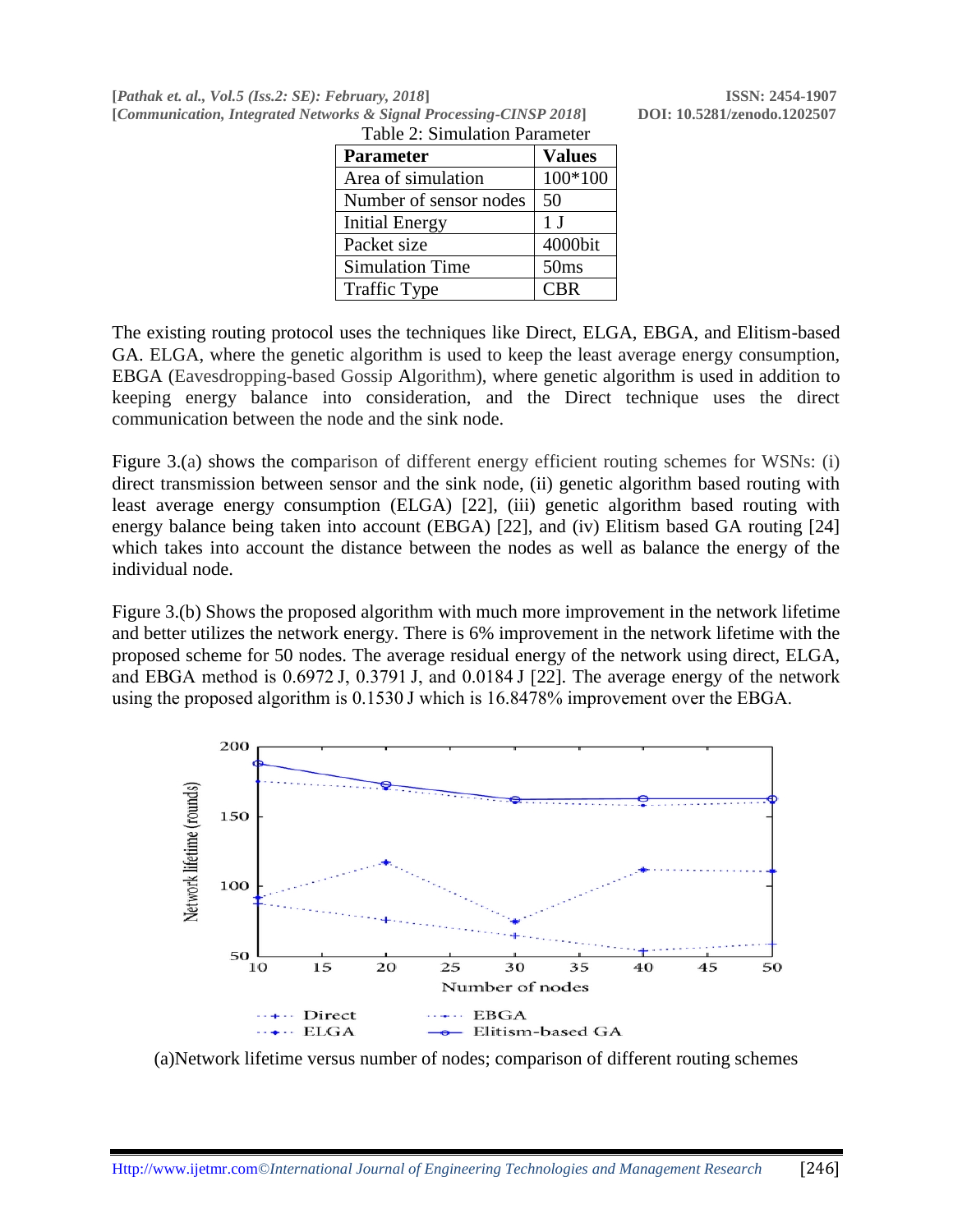



When compared with ELGA, EBGA, and Direct techniques simulation results show that the proposed algorithm better utilizes the network in terms of energy as well as the shortest distance which increases the network lifetime and consumes less energy. Hence, more data is delivered to the base station.

### **5. Conclusion**

The results shows that the proposed routing algorithm is a very good concept for routing in WSNs. Compared with ELGA, EBGA, and Direct techniques simulation results show that our protocol can reduce the total energy consumption which improves the network lifetime hence more data is delivered to the base station.

The power efficient routing protocol is being proposed that not only select the shortest path between the source node and sink node for data transmission but also maximizes the lifetime of the participating nodes by selecting the best path for sending the data packet across the network.

## **References**

- [1] S.K. Singh, M.P. Singh, and D.K. Singh, "A survey of Energy-Efficient Hierarchical Clusterbased Routing in Wireless Sensor Networks", International Journal of Advanced Networking and Application (IJANA), Sept.–Oct. 2010, vol. 02, issue 02, pp. 570–580.
- [2] S.K. Singh, M.P. Singh, and D.K. Singh, "Energy-efficient Homogeneous Clustering Algorithm for Wireless Sensor Network", International Journal of Wireless & Mobile Networks (IJWMN), Aug. 2010, vol. 2, no. 3, pp. 49-61.
- [3] Jamal N.Al-Karaki and Ahmed E. Kamal, "Routing techniques in wireless sensor networks: a survey",wireless communications, IEEE, vol. 11, pp. 6-28,Dec. 2004.
- [4] i. F. Akyildiz,W. Su,Y. Sankarasubramaniam, and E.Cayirci, "A survey on sensor networks," IEEE Communications Magazine, vol. 40, no. 8, pp. 102–105, 2002.
- [5] K. Akkaya and M. Younis, "A survey on routing protocols for wireless sensor networks," Elsevier Ad Hoc Networks, vol. 3, no. 3, pp. 325–349, 2005.
- [6] S. Hedetniemi, A. Liestman, A survey of gossiping and broadcasting in communication networks, Networks 18 (4) (1988) 319–349.
- [7] W. Heinzelman, J. Kulik, H. Balakrishnan, Adaptive protocols for information dissemination in wireless sensor networks, in: Proceedings of the 5th Annual ACM/IEEE International Conference on Mobile Computing and Networking (MobiCom\_99), Seattle, WA, August 1999.